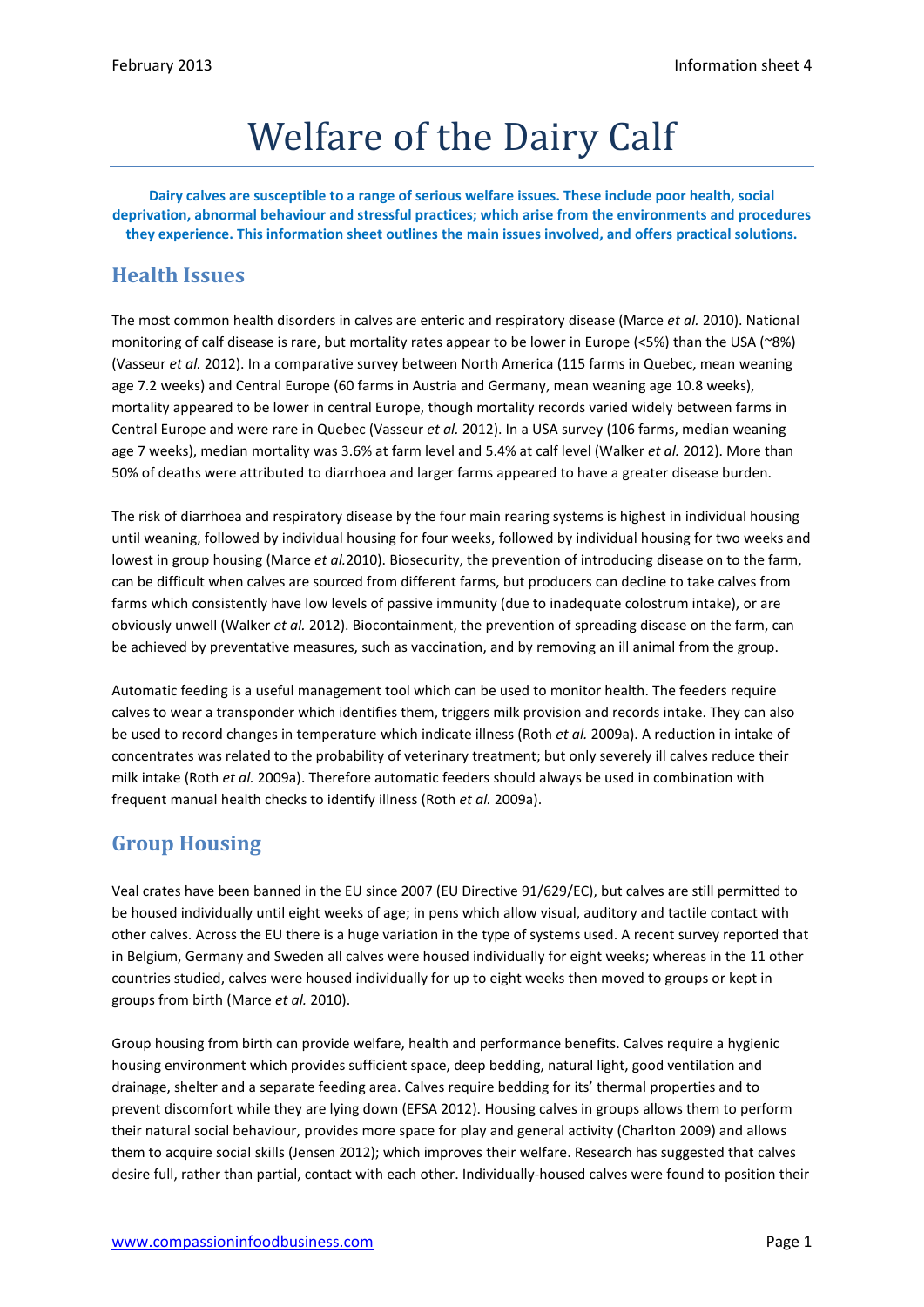head outside the pen more often than group-housed calves, indicating they desired contact with the nearby calves (Chua *et al.* 2002). The motivation for social contact can be tested by measuring how willing calves are to work to gain access to another calf. By teaching calves to press a panel with their head, calves were found to work harder (press the panel more times) to gain full-body contact than head-only contact through a fence (Holm *et al.* 2002). Group-housed calves show a preference for a familiar calf compared to an unfamiliar calf. Grouped calves are also more confident and appeasing when they meet a new calf, compared to individuallyhoused calves, who can be initially fearful and then show disruptive and contact-seeking behaviour (Keyserlingk and Weary 2012). Individually-housed calves have also been found to be more fearful than grouphoused calves. When they were placed in a novel arena the individual calves had a higher heart rate and were more reluctant to enter and to approach a new calf (Jensen *et al.* 1997). Their response was not affected by the space allowance in their housing (Jensen *et al.* 1997), which suggests social contact is more important than space for calf behaviour. Although a higher space allowance can encourage more play (Jensen *et al*. 1998, Jensen and Kyhn 2000). Previous experience of social contact has been shown to affect calves' social responses. In a study of pair-housed calves and calves housed individually with visual and tactile contact of others, the pair housed calves approached a new calf more quickly (Jensen 2012). This provides further support that calves need full-bodied social contact. Group-housed calves also experience social support, which improves their ability to cope with challenges. They react less to stressful procedures, including restraint and blood sampling, and vocalise less after being separated from their dam (Jensen 2012).

Housing calves in groups can also improve performance. Social facilitation, when calves imitate each other's behaviour, can result in a higher feed intake (Jensen 2012). Pair-housed calves show a higher daily weight gain (Jensen 2012) and begin eating solid feed nearly two days earlier than individually-housed calves and gained weight at a more stable rate (Figure 1, De Paula Vieira *et al.* 2010, Jensen 2012). By 14 days of age individuallyhoused calves were found to have still not reached the weight of pair-housed calves (Keyserlingk and Weary 2012). Group-housed calves also avoid the fluctuations in weight gain commonly experienced by individuallyhoused calves, who may over-consume feed, causing discomfort and consequently a reduction in intake (Keyserlingk and Weary 2012).

#### **Figure 1. The effect of pair or individual housing on calf feed intake (a) and weight gain (b) over time (De Paula Vieira** *et al.* **2010)**



The choice between individual and group housing is often described as a trade-off between health and behavioural freedom. However when environmental conditions such as feed, ventilation and hygiene are optimized, the concern should be the group size and structure. The disease risk in group housing increases when the size of the group and variation in ages increases (Marce *et al.* 2010). The ideal group size is 3-8, not exceeding 10 calves (Jensen 2012), and different age groups should not be mixed (Charlton 2009). Early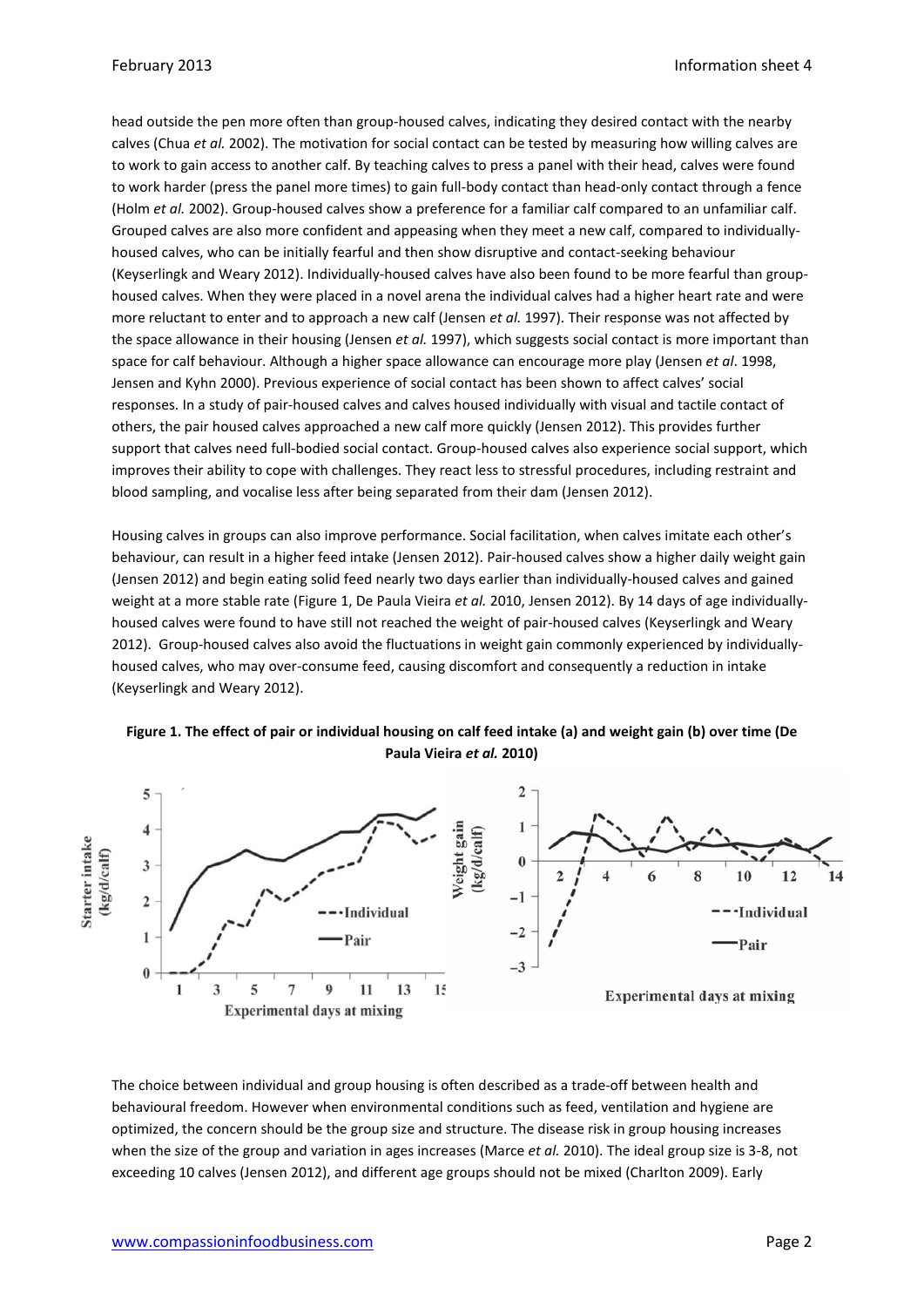introduction to a large group was found to cause restlessness and difficulties in finding the feeder. In contrast, groups of 3-8 calves had a reduced incidence of respiratory disease and higher daily growth gains than groups of 6-30 calves (Svensson *et al.* 2003). Stable groups are more beneficial than dynamic groups, as they allow social bonds and result in improved respiratory health, improved daily growth and a reduction in diarrhoea (Jensen 2012). Group housing can also reduce the risk of disease. Group-housed calves were found to be less susceptible to neonatal diarrhoea and respiratory disease, compared to individually-housed calves (Marce *et al.* 2010). Automatic feeders can be used to feed group-housed calves individually and improve feed consistency, as well as reducing labour (Charlton 2009). Finally, housing calves in pairs can provide a more practical solution for producers moving from individual to group housing, while providing the same benefits of social contact (Keyserlingk and Weary 2012).

## **Cross sucking**

Cross sucking (including navel and non-nutritive sucking) is the abnormal behaviour when a calf sucks on the body of another calf, an empty teat, or a pen fixture. It can lead to injury, spread disease and indicate poor welfare. Cross sucking occurs predominantly in group housing, where it is directed at other calves' navels where the udder would normally be, but can also occur in individual housing, where it is directed towards other calves' reachable mouths and ears (Scheurmann 1974, quoted in Weber and Wechsler 2001). It may also be related to 'Intersucking' in later life, when an adult cow suckles milk from another cow (Lidfors and Isberg 2003). Cross sucking is caused by calves' strong motivation to suckle, which is not fulfilled by bucket feeding. Naturally they would suckle 3-8 times a day, totalling up to one hour (Friend and Dellmeier 1988). Calves are capable of finishing a 2.5L feed from a bucket in one minute, in contrast to natural suckling which would last 8- 12 minutes (reported in Lodberg and Lidfors 2001). Suckling the dam may also be followed by sucking on a dry teat, to stimulate continued lactation, or butting, to encourage milk let-down, and is seen in bucket-fed calves on an artificial teat (de Pasillé 2001).

Several management practices can reduce cross sucking, though dam suckling is currently the only method which prevents it entirely (Froberg and Lidfors 2009, Roth *et al.* 2009b). **1) Artificial teats**. Calves fed *ad libitum* from an artificial teat drank more, for a longer duration and suckled an additional dry teat less often than calves fed *ad libitum* from a bucket, who also disrupted feeding to suckle the dry teat (Hammell *et al.* 1988). Dipping an artificial teat in milk stimulates longer sucking than a dry teat, which suggests the presence of lactose (milk sugar) triggers sucking when calves begin feeding (de Pasillé and Rushen 1997, Jung and Lidfors 2001). Alternatively, a bucket with a floating teat can reduce cross sucking compared to normal bucket feeding (Lodberg and Lidfors 2001). **2) Reduced teats**. Reducing the teat diameter from 3 or 6mm to 1.5mm increases the duration of feeding, sucking of milk and can reduce cross sucking (Herskin *et al.* 2010). The reduced teat diameter increases the vacuum in the oral cavity, which allows effective milk sucking. **3) Automatic feeders.** These provide a more natural feeding method of several smaller meals during the day or *ad libitum* feeding and can reduce cross sucking as calves make "unrewarded visits" (suckling without receiving milk). **4) Feeding area design.** Self-locking feed stalls, compared to open feed stalls, increased the duration of feeding and sucking bouts and reduced cross sucking following drinking (Weber and Wechsler 2001). **5) Environmental enrichment.** Calves with access to a separate enrichment area after feeding, consisting of dry artificial teats, a netted hay bale and an additional exercise yard, had a lower level of cross sucking for 60 days during weaning than calves without access (Ude *et al*. 2011). **6) Feed intake.** *i) Feed Allowance.* Calves fed a high milk allowance had less unrewarded visits and over time reduced their visits to a few, large meals a day. In comparison calves fed a low allowance had more unrewarded visits over time, ate as soon as feed was available and at the same rate over time, suggesting they were hungry (Jensen 2012). Hungry calves also performed more cross sucking and butting (Herskin *et al.* 2010). Increasing feed from 2.5L to 5L milk/meal significantly reduced cross sucking (Jung and Lidfors 2001) and cross sucking decreases with increasing energy balance, which suggests it is elicited partly by drinking milk and partly by hunger (Roth *et al.* 2009c). *ii) Speed*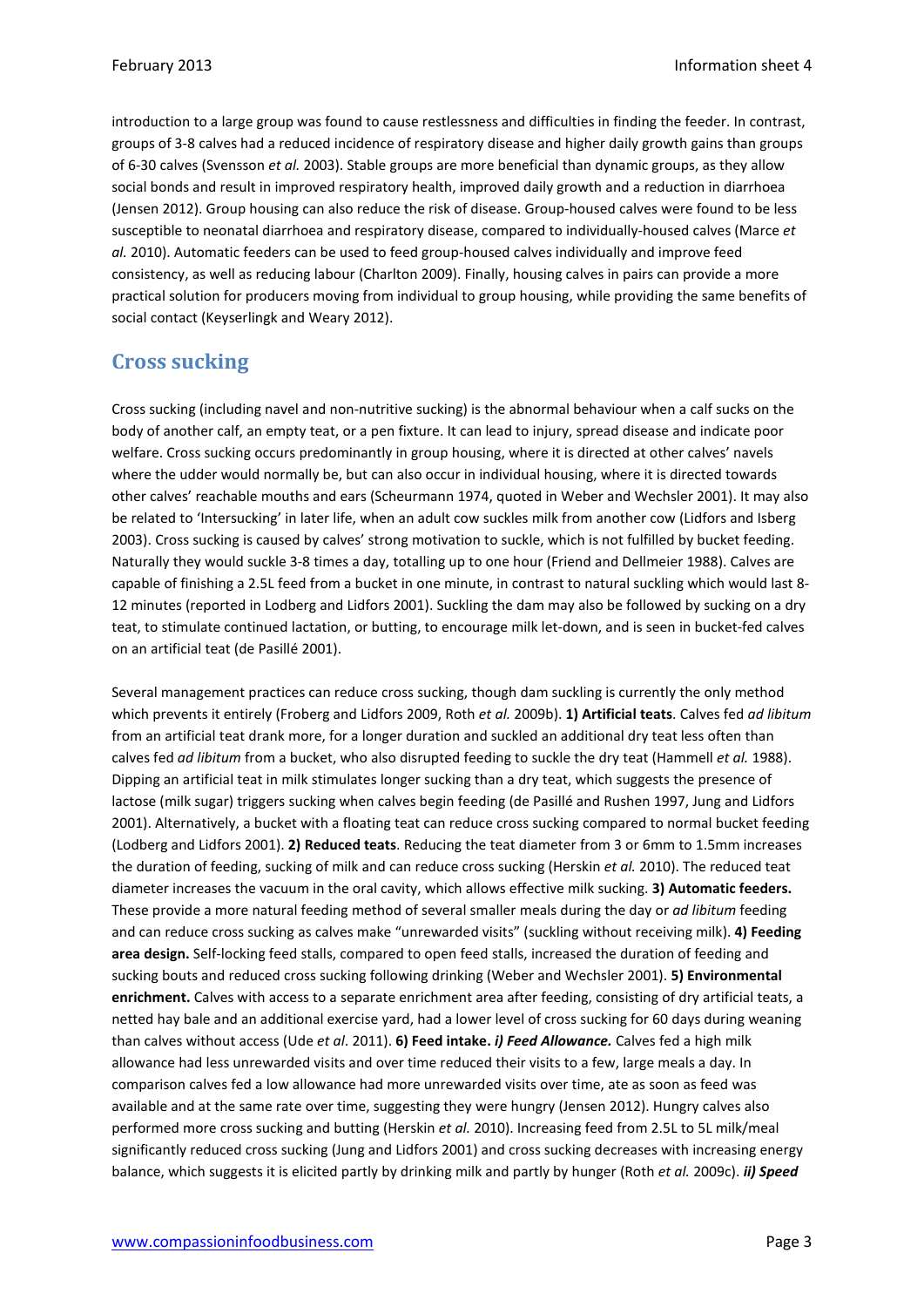*of milk flow***.** Slowing the milk flow from a bucket or teat reduced cross sucking (Haley *et al.* 1998, Jung and Lidfors 2001, Lodberg and Lidfors 2001. Increasing satiety (feeling full) through a higher feeding allowance is, however, more effective in reducing cross sucking than slowing milk flow (Jung and Lidfors 2001).

Finally, while these management factors reduce cross sucking, the behaviour is heavily influenced by personality, as there are large incidence differences between individuals. This is even stronger than the effect of milk allowance (de Pasillé *et al.* 2011) and affects the recipient, as heavier calves (who spend more time at the feeder) were identified as the most likely recipients of cross sucking (Laukkanen *et al.* 2010).

# **Feeding Competition**

Competition is another key concern associated with group housing, that some calves may receive a higher feed intake than others. Competition and the speed of milk ingestion was found to increase with group size, and was higher in a group of six than pairs (Jensen 2012). When fed communally from teats, full-length barriers can be used to reduce competition and stop calves switching to another teat (Jensen 2012). Automatic feeders are the most effective method for preventing competition, provided all calves can gain access, as each calf receives an individual ration. The key to preventing competition is to allow calves control over their portion size and a high milk allowance, which can be met through *ad libitum* feeding (Jensen 2012).

## **Colostrum**



A new born calf has a poorly developed immune system, since antibodies (Immunoglobulins - Ig's) do not cross the placenta in pregnancy (unlike in humans). Good quality colostrum rich in antibodies (particularly IgG) protect the calf from diseases early in life, before its own immune system starts working (Figure 2); it is also an important first source of nutrients.



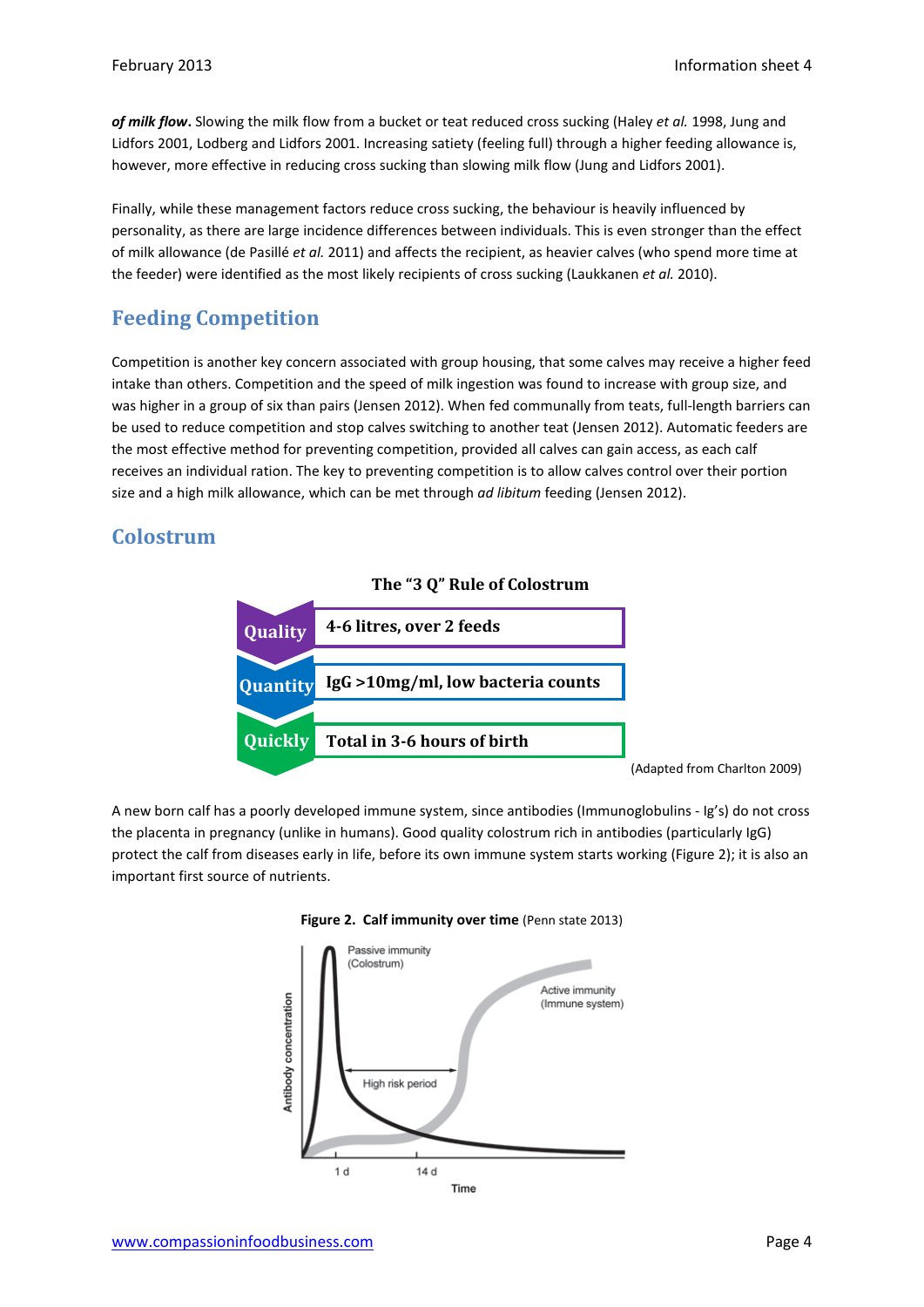Gut absorption of Ig's drops off rapidly after birth and is virtually non-existent after 24 hours (Figure 3). The timing of colostrum provision is therefore very important. Calves should drink colostrum within the first hour, preferably within 15 minutes of birth, and finish the total quantity required by 6-8 hours after birth. The ability to absorb Ig's ends 24 hours after birth (Charlton 2009). Ideally colostrum should be provided from the dam (Charlton 2009). When provided artificially, good quality colostrum should contain: 5.1% fat (which is a laxative and energy source), 16.4% protein (which contains essential Ig's), and be high in vitamins A, D, and E (which provides resistance to infection) (Ngahawi farms 2013). Ideally colostrum feeding should provide a calf with a minimum blood serum IgG level >10 mg/ml (or a ZST level >20 g/l). Typically calves require colostrum in a volume of 10% of their birthweight, which is about 4L for small breeds and 6L for large breeds (Charlton 2009). A stomach tube should only be used for administration if necessary and with care to avoid the windpipe (Charlton 2009). The zinc sulphate turbidity test (ZST) is a semi-quantitative test for serum globulins. Studies show that calves with low immunoglobulin levels in their blood 48 hours after birth had more than double the mortality over the following 8 weeks than calves with acceptable levels of serum immunoglobulins (Figure 4).



For best results if sourcing calves from other farms, calves should be >35kg (birthweight), delivered on farm at 10-21 days (at 50-65kg); and kept in groups according to age, breed, and gender (DairyCo 2013). The immune status of 150 bull calves from 12 dairy farms in N. Ireland showed that 19% had inadequate colostrum intake, as indicated by ZST levels <20g/l (Figure 5, Dawson and Morrison 2008). These calves had 7% slower growth rates from birth to 9 months of age, so were on average 23kg lighter and were worth €31 less (€1.34/kg) than the calves with acceptable levels of colostrum intake. Testing of calves should be routinely carried out to ensure the supplier meets their animal husbandry obligations and supplies calves which do not suffer from failure of passive transfer of Ig's. For further details on IgG testing see http://ww[w.calfforum.org.uk.](http://calfforum.org.uk/)



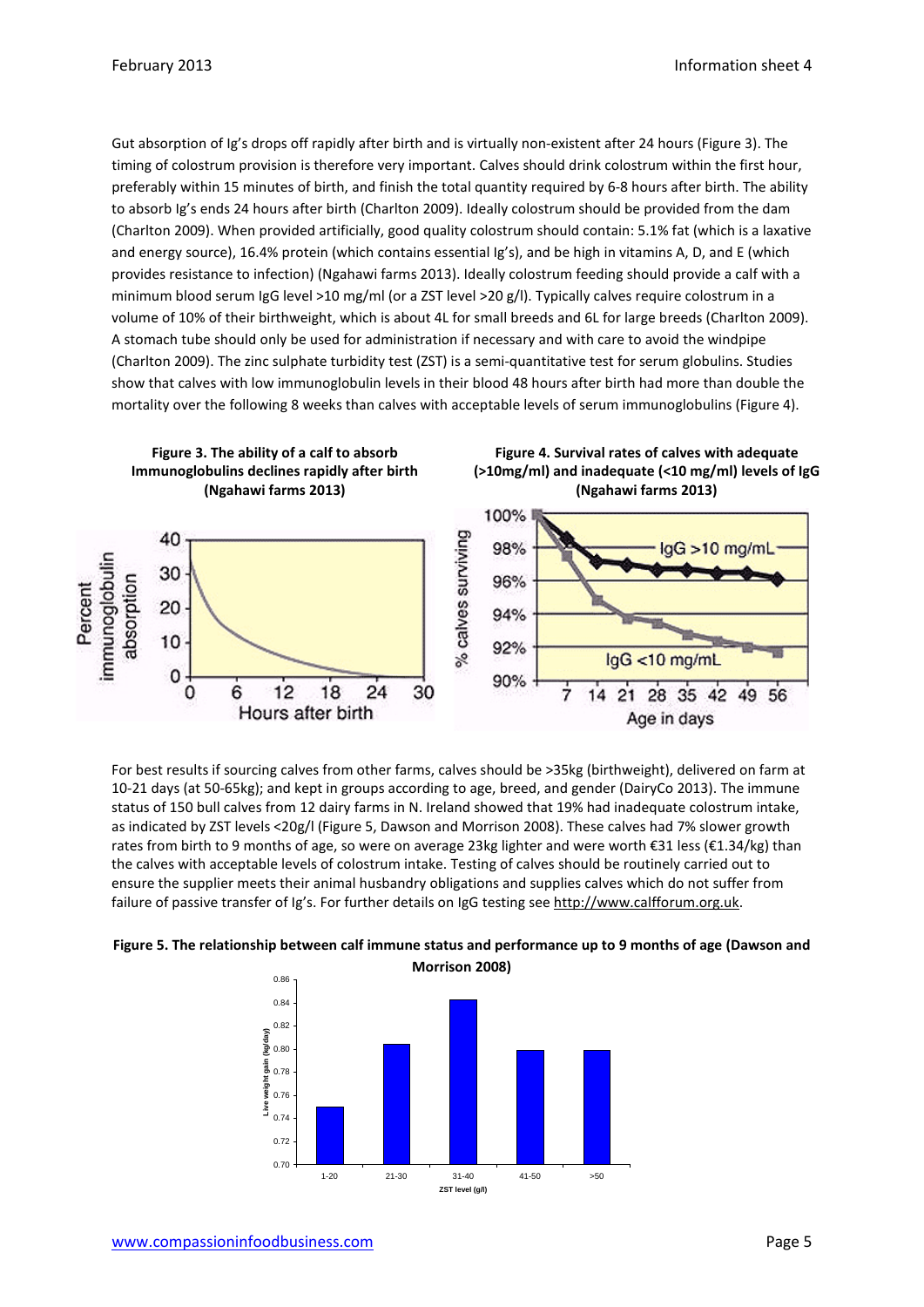#### **Testing should become a quality benchmark for a responsible dairy farmer.**

# **Preventing Hunger and Providing Fibre**

Artificially-reared dairy calves are typically fed 4-6L of milk replacer per day (Jung and Lidfors 2001), however this ration is unlikely to be sufficient to prevent hunger. Calves fed *ad libitum* can drink 8.5L per day from 8-14 days (Vieira *et al*. 2008) or 11.9kg of milk replacer per day from 14-35 days (Hammell *et al.* 1988). EU legislation (EU Directive 97/2/EC) requires a minimum daily fibrous feed allowance of 50-250g/day from 8-20 weeks, but this is also insufficient to meet a calf's need for rumination (Webb *et al*. 2012). Assessing hunger is complex, and studies that have assessed the effect of milk allowance on cross sucking have yielded mixed results (Jung and Lidfors 2001, Vieira *et al.* 2008, Roth *et al.* 2009c, Herskin *et al.* 2010, de Pasillé *et al.* 2011). This may be because cross sucking was used to indicate hunger, but it varies hugely between individuals (de Pasillé *et al.* 2011) and may not accurately reflect hunger. Calves that were fed *ad libitum* and given a choice in their diet of milk replacer and concentrate, hay, straw and maize silage, had improved welfare compared to restricted-fed calves, as they ruminated more and showed less abnormal behaviour (Webb *et al.* 2012).

Ideally calves should have access to milk (or milk replacer) *ad libitum*, or at least sufficient feeds throughout the day to achieve satiation; as well as constant access to clean, fresh water and fibre *ad libitum* from 2 weeks. Milk replacer should have a high nutritional balance and be given from a hygienic dispenser which lets calves extend their neck upwards to allow oesophageal groove closure (Charlton 2009). Calves should also not be fed milk which has antibiotic residues, high bacteria counts, that is unpasteurized waste or from cows with transmittable pathogens (Charlton 2009).

Finally, calves reared for white veal experience serious welfare issues through iron deficiency, associated anaemia and enteric disease due to their high intake of liquid feed and inadequate fibre intake (EFSA 2012). EU legislation recommends a minimum blood IgG level of 4.5 mmol/L, but as this is the threshold level for anaemia, achieving a higher level of 7.5 mmol/L will improve calf health.

#### **Weaning**

Calves must be weaned to solid food in order for their rumen to develop. In the USA it is common for weaning to occur at six weeks of age (de Pasillé *et al.* 2010), and, while highly variable, in the EU weaning usually occurs at 8-12 weeks of age (Marce *et al.* 2010). The ability of a calf's digestive system should define their diet at that age, to ensure good health and growth (Charlton 2009). Introducing solid feed too early can result in low energy problems because the rumen is undeveloped, but introducing it too late causes nutrition and welfare problems (Webb *et al*. 2012). In early stages calves are only capable of digesting lactose, so must be fed a milkbased liquid diet. From 2 weeks of age they are capable of digesting some fibre and by 6-8 weeks of age they require largely fibrous, solid feed. Solid feed provision should increase with age to establish and maintain high levels of chewing and ruminating, and to prevent abnormal oral behaviours (such as manipulation of pen structures, tongue rolling and sham chewing) arising (Webb *et al*. 2012). Signs that indicate poor digestion include changes in faecal consistency, poor growth and increased susceptibility to disease (Charlton 2009). Ideally the weaning regime should balance a reduction in milk intake with a gradual increase in concentrate, in line with rumen development. If a high milk allowance is followed with abrupt weaning, the transition to solid feed may be slow and calves may be hungry. Additionally if the milk allowance is reduced too quickly, calves cannot utilise solid feed as their rumen is not yet developed. Gradual weaning (over 10-14 days) can increase solid feed intake and prevent the increase in cross sucking seen after abrupt weaning (Nielsen *et al.* 2008). Late weaning (12-13 weeks) is also more beneficial for growth, than abrupt weaning, as the calf is ready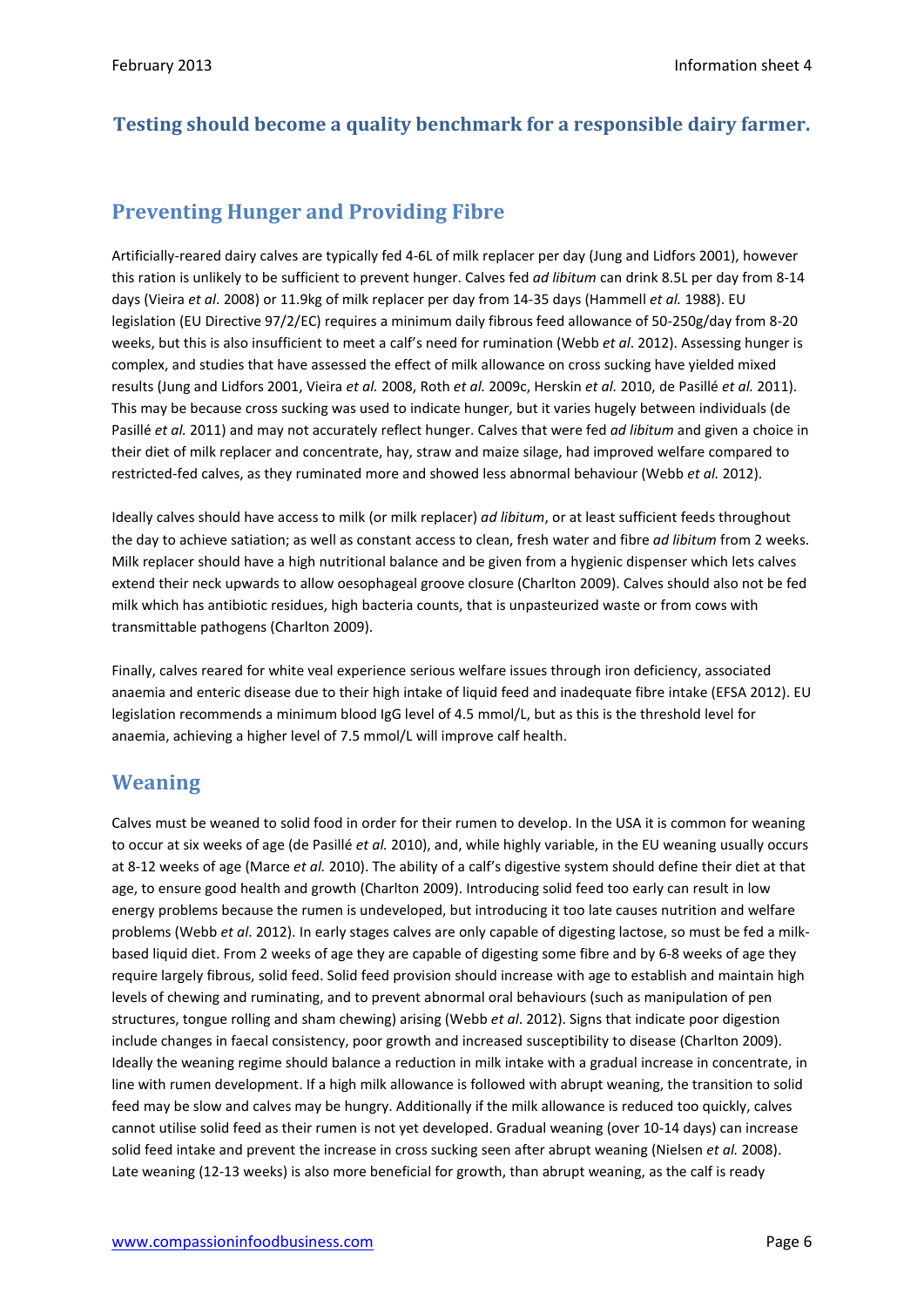(Passillé 2012). Weight gain is associated with normal development of the papillae in the rumen (Roth *et al.* 2009a). Grain (starch) intake is more important than hay or straw to ensure rapid rumen development and a smooth transition at weaning, at which point high quality forage (hay) is required for rumen development (Charlton 2009).

Management practices can assist the weaning transition. Automatic feeding allows individual weaning, rather than weaning a group by age. The age at which calves wean themselves can vary by as much as 53 days (for a concentrate-dependent diet) (Roth *et al.* 2009a). Therefore weaning individuals according to their "ability to eat" reduces the negative effects of weaning on energy intake, weight gain and hunger (de Passillé 2012) and meets the different nutritional needs and age of beginning to eat solid feed of each calf (Roth *et al.* 2009a). For further information on calf rearing systems, including natural weaning and cow-calf separation, see Information sheet 6.

#### **Transport**

Transport is particularly stressful to young calves, and can result in mortality rates of 1- 23% (Knowles 1995). As their immune and stress responses are undeveloped, calves are poorly adapted to transport. They also have little control over their body temperature (Weeks 2007); which makes them susceptible to heat and cold stress. There are high risks calves will suffer leg bruising and mortality (Hemsworth *et al.* 1995); and following transport calves often succumb to disease, usually within four weeks, due to not being able to respond appropriately (Knowles 1995). After as little as one hour of transport calves have a reduced body weight. After 19 hours of transport with a one-hour break, calves lost an average of 1.4kg in summer and 2.0kg in winter, which took up to seven days to stabilise (Knowles *et al.* 1999). Lost bodyweight occurs due to feed and water deprivation and urinary and faecal excretion during the journey, which in combination lead to acute dehydration and hypoglycaemia (low blood glucose level), both of which increase with journey time (Mormede *et al.* 1982). Providing rest stops during the journey has been shown to be ineffective in preventing this bodyweight loss. Rest stops are also likely to cause more stress than they prevent, as loading and unloading can be the most stressful part of the journey (Trunkfield and Broom 1990).

Young calves respond to transport with an increase in body temperature, heart rate and plasma cortisol concentration (Steinhardt and Thielscher 1999) and significantly increased levels of adrenaline (Thielscher and Steinhardt 2004) which indicates stress. Calves aged 7 - 15 days spent significantly more time resting and sleeping following transport than non-transported control calves and small calves were particularly adversely affected (Atkinson 1992). Calves from individual housing also showed a greater stress response to handling and loading than group-housed calves (Trunkfield *et al*., 1991). Overall, transport usually leads to poor welfare in calves, which is supported by physiological and behavioural evidence that it is stressful to them (Trunkfield and Broom 1990). Transport causes stress to calves at any age (Thielscher and Steinhardt 2004) and therefore should be avoided wherever possible or kept to a minimal duration, never exceeding 8 hours (SCAHAW 2002).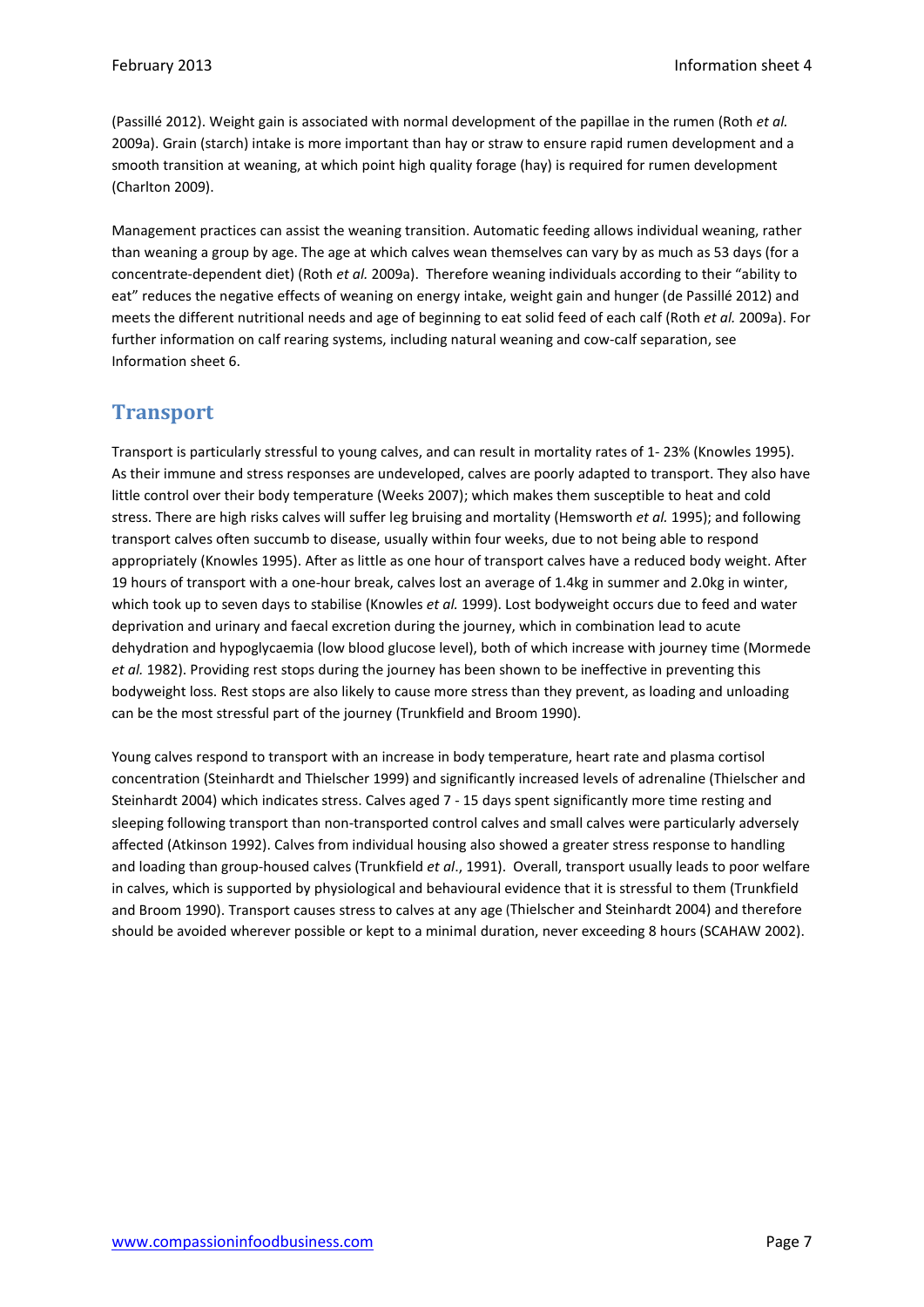## **References**

Atkinson, P. J. (1992) Investigation of the effects of transport and lairage on hydration state and resting behaviour of calves for export. *Veterinary Record,* 130, 413-416.

- Charlton, S.J. (2009) Calf Rearing Guide, Ontario Veal Association, Context Products Ltd.
- Chua, B., Coenen, E., van Delen, J. and Weary, D.M. (2002) Effects of pair versus individual housing on the behaviour and performance of dairy calves. *Journal of Dairy Science*, 85, 360-364.
- Dairy Co. (2013[\) http://www.holsteinbullcalves.co.uk](http://www.holsteinbullcalves.co.uk/). Last accessed 31/01/13.
- Dawson, L. and Morrison, S. (2008) Developing improved calf rearing regimes the key to profitable beef dairy production. *Irish Farmers Journal*.
- De Paula Vieira, A., M.A.G. von Keyserlingk, and D.M. Weary. (2010) Effects of pair versus single housing on performance and behaviour of dairy calves before and after weaning from milk. *Journal of Dairy Science*, 93, 3079-3085.
- de Passillé, A.M. (2001) Sucking motivation and related problems in calves. *Applied Animal Behaviour Science*, 72, 175-187.
- de Passillé, A.M. (2012) Weaning dairy calves off milk according to their ability to eat solid feed reduces the effects of weaning on energy intake, hunger and weight gain. The First Dairy Cattle Welfare Symposium, 23-26 October 2012, Guelph, Ontario, Canada.
- de Passillé , A.M., Borderas, F. And Rushen, J. (2011) Cross-sucking by dairy calves may become a habit or reflect charachteristics of individual calves more than milk allowance and weaning. *Applied Animal Behaviour Science* 133, 137-143.
- de Passillé, A.M. and Rushen, J. (1997) Components of milk eliciting non-nutritive sucking by calves. In: Hemsworth, P.H., Spinka, M. And Kost'al, L. (Eds.), Proceedings of the 31<sup>st</sup> International Congress of the International Society for Applied Ethology. p104.
- EFSA (2012) European Food Safety Authority, Parma, Italy, EFSA Panel on Animal Health and Welfare (AHAW), Scientific Opinion on the welfare of cattle kept for beef production and the welfare in intensive calf farming systems. EFSA Journal 10 (5): 2669, Pp1.
- Friend, T.H. and Dellmeier, G.R. (1988) Common problems related to artificially rearing calves: an ethological analysis. *Applied Animal Behaviour Science,* 20, 47-62.
- Frodberg, S. And Lidfors, L. (2009) Behaviour of dairy calves suckling the dam in a barn with automatic milking or being fed milk substitute from an automatic feeder in a group pen. *Applied Animal Behaviour Science*, 117, 150-158
- Haley, D.B., Rushen, J., Duncan, I.J.H., Widowski, T.M. and de Pasillé, A.M. (1998) *Journal of Dairy Science*, 81, 2165-2172.
- Hammell, K.L., Metz, J.H.M. and Mekking, P. (1988) Sucking behaviour of dairy calves fed milk ad libitum by bucket or teat. *Applied Animal Behaviour Science,* 20, 275-285.
- Herskin, M.S., Skjoth, F. And Jensen, M.B. (2010) Effects of hunger level and tube diameter on the feeding behaviour of teat-fed dairy calves. *Journal of Dairy Science*. 93: 2053-2059
- Hemsworth, P.H., Barnett, J.L., Beveridge. L., Matthews, L.R. (1995) The welfare of extensively managed cattle: a review. *Applied Animal Behaviour Science*, 42, 161-182.
- Holm, L., Jensen, M.B.and Jeppesen, L.L.(2002) Calves' motivation for access to two different types of social contact measured by operant conditioning. *Applied Animal Behaviour Science*. 79, 175-194.
- Jensen, M.B., Vestergaard, K.S., Krohn, C.C. and Munksgaard, L. (1997) Effect of single versus group housing and space allowance on responses of calves during open-field tests. *Applied Animal Behaviour Science*. 54, 109-121.
- Jensen, M.B., Vestergaard, K.S. and Krohn, C. (1998) Play behaviour in dairy calves kept in pens: the effect of social contact and space allowance. *Applied Animal Behaviour Science*. 56, 97-108.
- Jensen, M.B. and Kyhn, R. (2000) Play behaviour in group-housed dairy calves, the effect of space allowance. *Applied Animal Behaviour Science*. 67, 35-46.
- Jensen, M. (2012). Welfare Related to Feeding, Housing and Health of Dairy Calves. The First Dairy Cattle Welfare Symposium, 23-26 October 2012, Guelph, Ontario, Canada.
- Jung, J. and Lidfors, L. (2001) Effects of amount of milk, milk flow and access to a rubber teat on cross-sucking and nonnutritive sucking in dairy calves. *Applied Animal Behaviour Science*. 72, 201-213.
- Keyserlingk, M., Weary, D. (2012). Welfare implications of dairy cattle housing management. The First Dairy Cattle Welfare Symposium, 23-26 October 2012, Guelph, Ontario, Canada.
- Knowles T. G. (1995). A review of post transport mortality among younger calves. *Veterinary Record* 137: 406-407.
- Knowles T. G., Brown S. N, Edwards J. E., Phillips A. J. and Warriss, P. D. (1999). Effect on young calves of a one-hour feeding stop during a 19-hour journey. *Veterinary Record* 144, 687-692.
- Laukkanen, H. Rushen, J. and de Pasillé, A.M (2010) Which dairy calves are cross-sucked? *Applied Animal Behaviour Science.* 125, 91-95.
- Lidfors, L. and Isberg, L. (2003) Intersucking in dairy cattle review and questionnaire. *Applied Animal Behaviour Science*. 80: 207-231.
- Lodberg , J. and Lidfors, L. (2001) Effect of milkflow rate and presence of a floating nipple on abnormal sucking between dairy calves. *Applied Animal Behaviour Science*. 72, 189-199.
- Marce, C., Guatteo, R., Bareille, N. and Fourichon, C. (2010) Dairy calf housing systems across Europe and risk for calf infectious diseases. Animal. 4, 1588-1596.